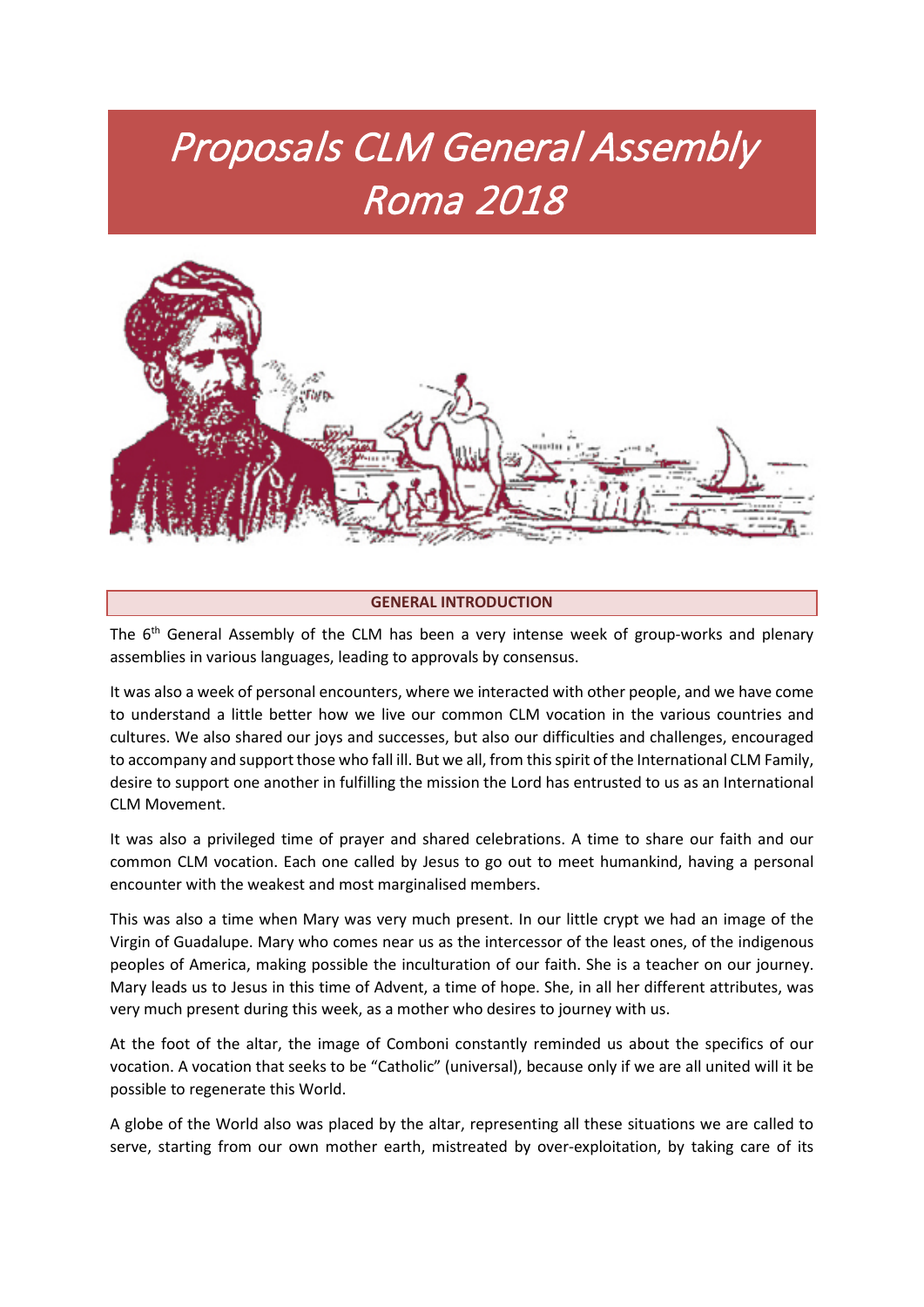children who suffer the inequalities of this world, the unjust distribution of access to the riches and wonders that God placed for all, so that we could have a full life.

On a journey by which we have recognised the path travelled in these six years from every corner of the world. Many have been the realities of our humanity that have come to the surface, as we remembered the places where the CLM are present. We want to continue to be an outgoing Church, never comfortable but one that starts off with humility to accompany the lives of the impoverished ones, that recognises the richness in diversity, that needs to constantly learn with the least ones to discover the face of God in a most complete possible way, the one we have read and discovered in each culture of this world.

A community of communities that wants to be present wherever the Lord places us. Who wants to look around and not to settle down. That approaches these frontier realities, where others do not want to go, and becomes one with the people. Ready to leave one's country or to attend to these mission realities in their own country. Because the mission is not concerned with borders and geographical areas, but with people. A globalised world that needs a common response.

That's why we recognise, we shout, we pray: **One world, one humanity, one common response!**

This is why have sung several times, that "*Tudo está interligado, como se fôssemos um… tudo está interligado nesta casa común*" ("all is interconnected, as if we were one… everything is intertwined in our common home").

Now we enter a time of prayer and discernment in order to perceive the passing of the Lord through our lives, our assembly, to understand the conclusions that received our approval.

It is a time of study, reflection and prayer in each of our communities, because, just like the Word of God, these conclusions, read in the community, may acquire a fuller meaning.

May the Lord grant us the courage to take a step forward and the fidelity to stay with Him on this path of missionary service.

# **Now begins the time to make all these resolutions come true!**

# **CLM FAMILY COMPOSITION**

The CLM are lay people, women and men, in different states of life: single, married and also with children. It is very important to be CML with different states of life: there is great wealth in it, because both singles and married people can reach specific social groups and deal with different tasks.

We must strive to promote our vocation and find ways to guarantee our presence in mission and help the CLM to live their lives fully in the community dimension.

From the assembly have come the following proposals to help us in this regard:

1. In the mission, it is important that a family has its own place, physically separated, with privacy for their family moments, but without assuming to be separated from the community life with the other members. For this, it would be helpful that the CLM community elaborates a community programme that includes moments together with the families and with the single members. This may orient, but without limiting, the common activities.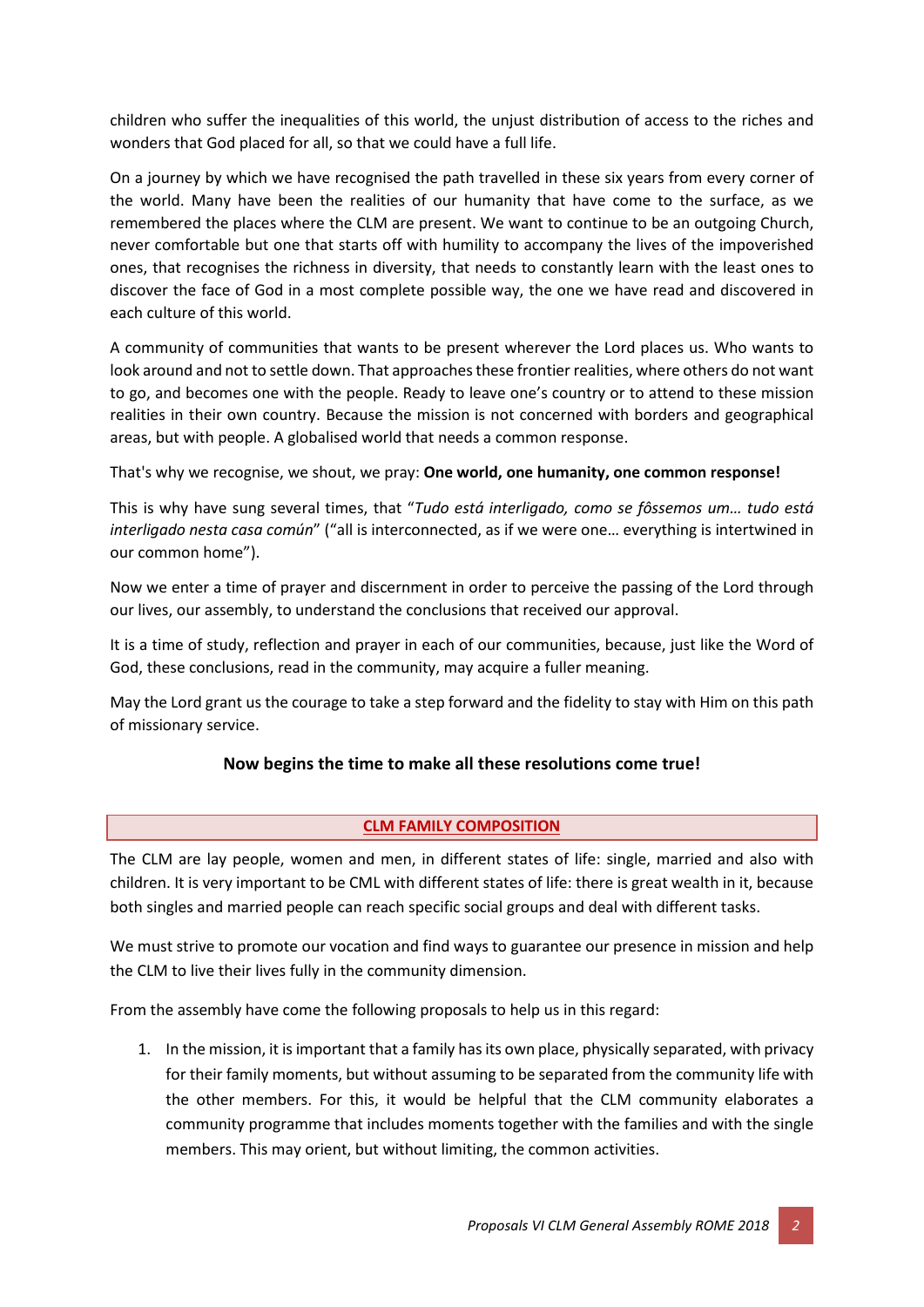- 2. Once a family is in the process of preparation and is willing to leave for the mission, the coordination team must discern, together with them, about the most suitable destination, making first a discernment concerning how to best attend to the needs of the children, especially concerning the school level in the neighbourhood where they are going and the possibility of paediatric follow-up, when applicable. In agreement with the province of destination, the needs of the children must considered and the financial responsibilities must be defined with the parents. For each case, the possibilities and viability must be evaluated. Children and adolescents, before going to the mission, must receive some preparation (including psychological preparation).
- 3. For cases of pregnancy during the period in the mission, it is important that the parents always maintain a dialogue with the CLM coordination team of the country of origin and of destination, and that together find the best solutions, especially for the prenatal care of the expectant mother.
- 4. Community life is a blessing, but sometimes our personal attitudes may create difficulties. We must do our best to follow the international agreements on international communities and talk about all the different issues that our missionary presence may involve as a community, with openness and awareness that the Lord has summoned us together to serve His people.
- 5. The CLM who live in the same country should meet at least once a year to plan and reflect on the paths to follow as CLM and to share on the work achieved by each community/group. We should also use Skype or any other means to communicate more often.
- 6. Each CLM community may prepare an annual calendar, scheduling common moments with the nearest CLMs. This may orient, but not limit, the common activities.
- 7. According to their possibility, the Central Committee should visit the international communities whenever necessary.

# **STRUCTURE AND LEGAL RECOGNITION**

We agree that the organizational structures of the CLM movement should be as simple as possible. We believe that the current structure of our CLM organization is good, the problem is how to put into practice the decisions made by the Committees and Continental Assemblies.

We recognise the role of the Central Committee in coordinating at worldwide level the activities of the LMC movement.

# **At general level:**

- 8. We must make greater efforts to achieve autonomy in all fields.
- 9. We must continue taking steps in view of legal recognition, at ecclesiastical level as well as at civil level, in the various countries and at international level.

# **In order to strengthen the groups of each country/province/circumscription and continental organisation, we propose:**

- 10. That each CLM within its responsibilities "assumes what needs to be done and does it well";
- 11. To become aware that the way to autonomy goes through an organisational, economic and formative strengthening;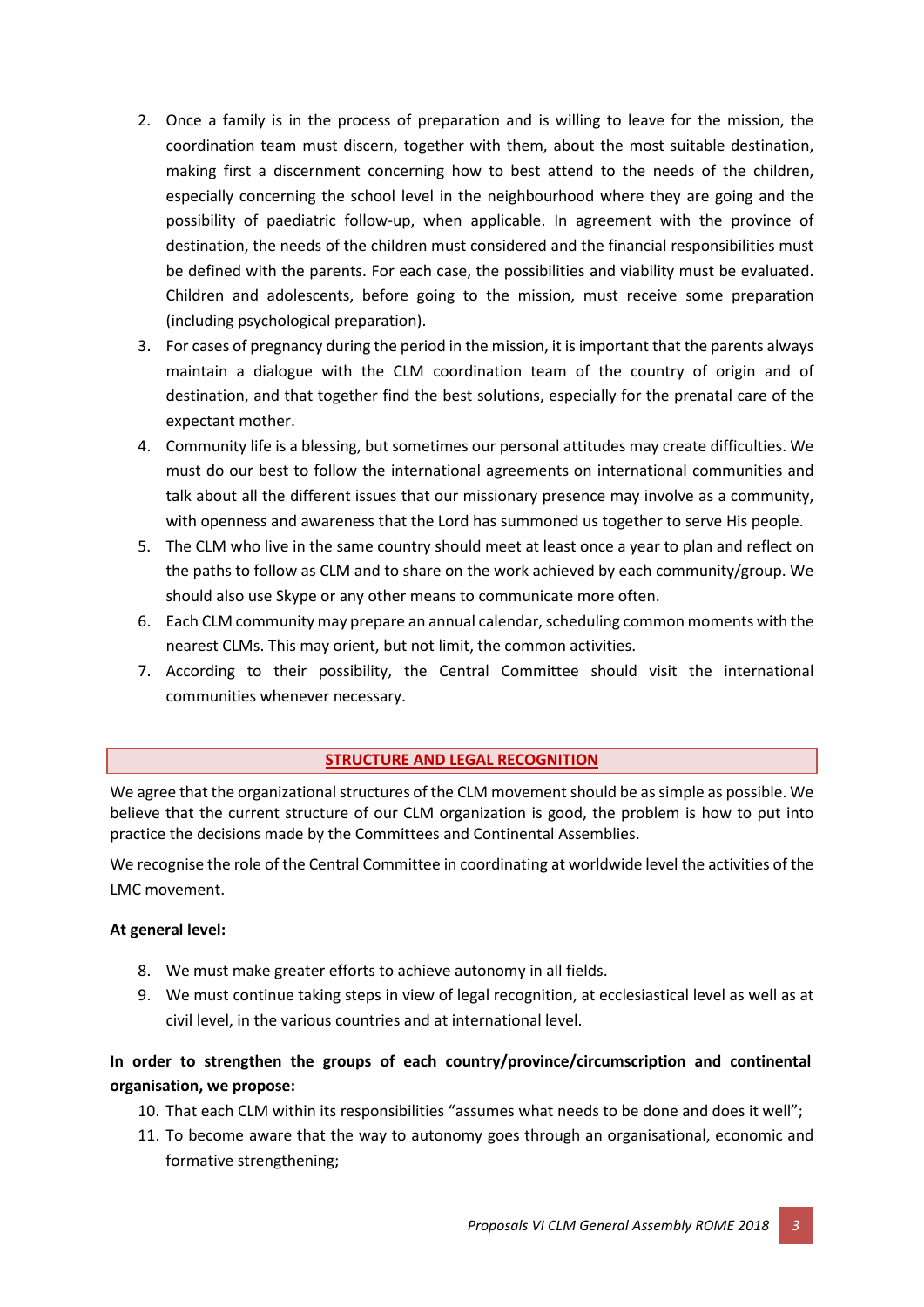- 12. That both the CLM and the MCCJ adviser know the international and continental agreements, as well as that these agreements have to be included in the various directories;
- 13. After the continental and intercontinental meetings, the group from each country will meet to include in and adapt to their situations the commitments taken in the aforesaid meetings by inserting them into their own group's plan of action.

# **Each CLM group must have in each country:**

- 14. A Coordinating Team made up of: a coordinator, a secretary and a treasurer. This team must send its reports to the Continental and Central Committee.
- 15. A person in charge of communication (Blog, Facebook, Twitter…).
- 16. A Formation Team which must: plan and prepare the topics of formation; ensure the followup and the evaluation of the formation given.
- 17. Each group must have someone from those in charge of formation who will be networking with those responsible at the national level.
- 18. As we only have one CLM group in each country, which includes local and expatriate members, we should have a common program decided in the assembly of each country, a coordinating team that shares the responsibilities and makes all the important decisions together. Those CLM who live close to one another, should also try to share some activities, prayers, meals, formation...

# **Responsibilities of the Continental Committee:**

- 19. To have a coordinating team with a coordinator, a secretary and a treasurer.
- 20. To call and prepare the continental meetings;
- 21. To make an effort to implement the decisions made in the previous assemblies (whether continental or international); starting from the different topics treated by the Assembly itself (identity, organisation, formation, communication, finances and Comboni Family)…
- 22. To be in constant communication with the Central Committee and the groups within the continent;
- 23. To promote communication with the different countries;
- 24. To encourage meetings among the coordinators of the different countries to exchange experiences, formation, organisation… in order to follow up the agreements taken. These meetings could also be considered for the different services within the groups, such as finances, formation, communication, etc.

# **Within the work of the Central Committee:**

- 25. We believe that it is still necessary to have a person fully dedicated to the movement. This person should receive a fair compensation. To avoid excessive centralisation, the tasks of the Central Committee should be discussed and shared by the different members.
- 26. To avoid excessive centralisation of the movement, the continental Committees and the coordination teams of each country must be more active and implement their specific tasks.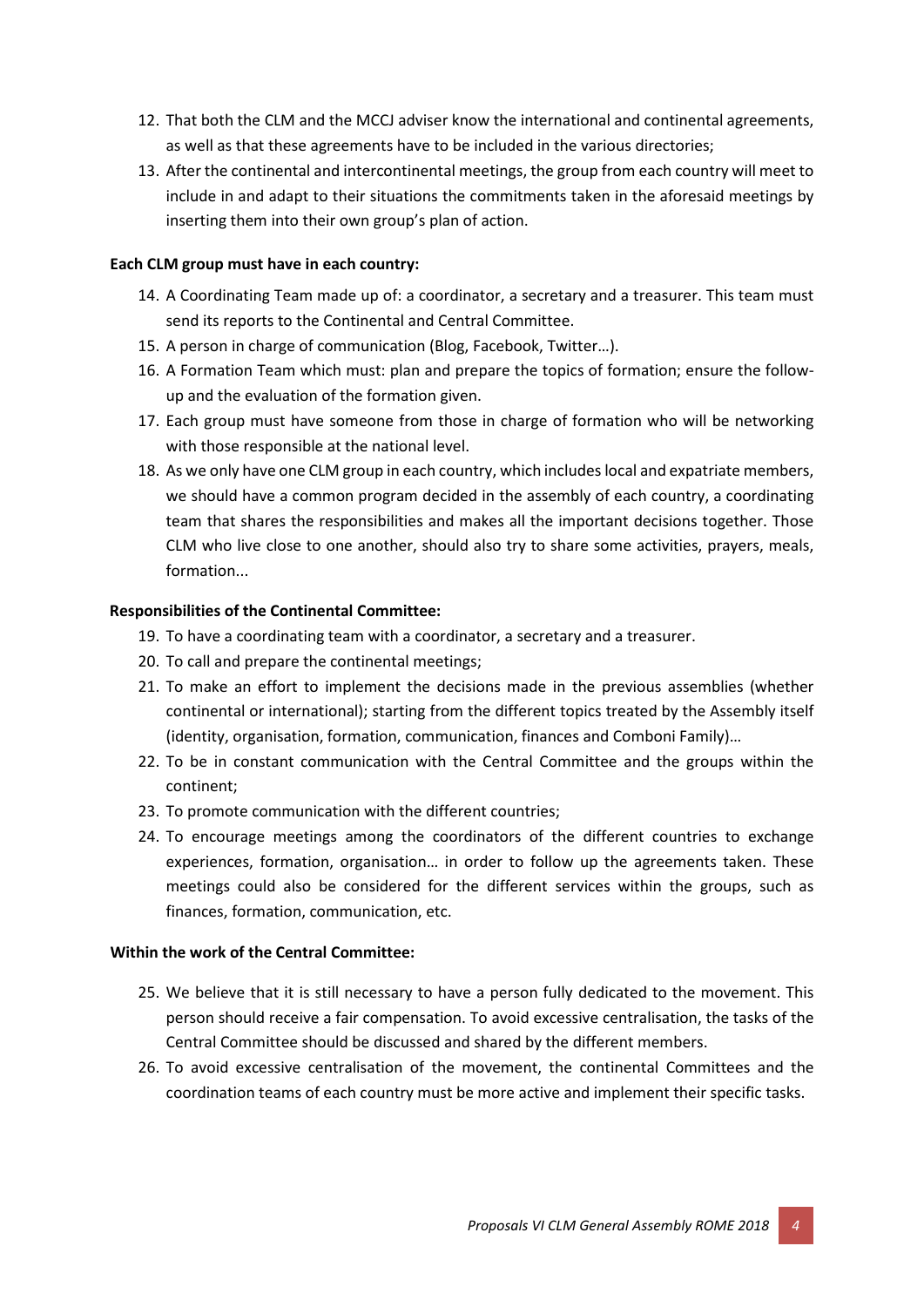#### **INTERNATIONAL COMMUNITIES (Organisation)**

As we all know, at the beginning of our CLM movement, the different groups of each country were responsible for maintaining our missionary presence. In 2006, at the European meeting at Granada, we seriously discussed the possibility of making the various groups responsible of our presence in the mission. Instead of opening new presences, we could share those communities where a group is already present but without being able to assure continuity to our presence. With this idea of collaboration, emerged the so-called "international communities", such as those that would not be sustained by one country but by different countries (internationally). Even before, we had experiences where CLM from different countries were staying in the same community in the mission, but since then a decision was officially taken. Subsequently, in the international assembly of Maia, it was approved that: "We are committed to ensure the continuity of the CLM communities, especially the international communities; this, therefore, will be our priority when we come to discernment".

#### **Concrete proposals:**

- 27. Some of our international communities have a priority character, which does not mean that they are better than the rest of our missionary presences, but simply that we commit ourselves to ensure "priority" for their continuity.
- 28. We must plan to have an international CLM community in an English-speaking country.
- 29. Let us try to internationalise our missionary presences. To give continuity where we have an international presence and have internationality in the other places where we serve as CLM.
- 30. Continuity of missionary presence is a value for us, but we cannot forget that the needs of the mission and professional skills are also important factors in choosing the country where the CLM have to be sent.
- 31. When possible, it is better to open a second community in the same country that to open one in a new country.
- 32. Decision about where to send people will be taken through the Central Committee in dialogue with the CLM groups, MCCJ provinces involved and continental committees when possible.
- 33. We will try to review our collaboration agreements with the MCCJ provinces where the CLM must present themselves as missionary agents with whom to collaborate as a Comboni Family. Involve them in the decision as a main partner and with the possibility of giving continuity to our presence simply by communicating the sending of new people to the MCCJ province.
- 34. Every CLM who is going to be sent to an international community should have a period of formation in a community experience and study the "International Community Charter" in order to facilitate our missionary presence.
- 35. Decisions about international communities should involve, in the first place, the community itself, the CLM coordinating teams of the country of origin of the groups and of the welcoming groups, the MCCJ provincials involved and the Central Committee.
- 36. We must be more careful with the transitions in the mission. The CLM should not be changed all at once. We must give time for the new ones to be together with those who can have the time to introduce them to the culture and the situation.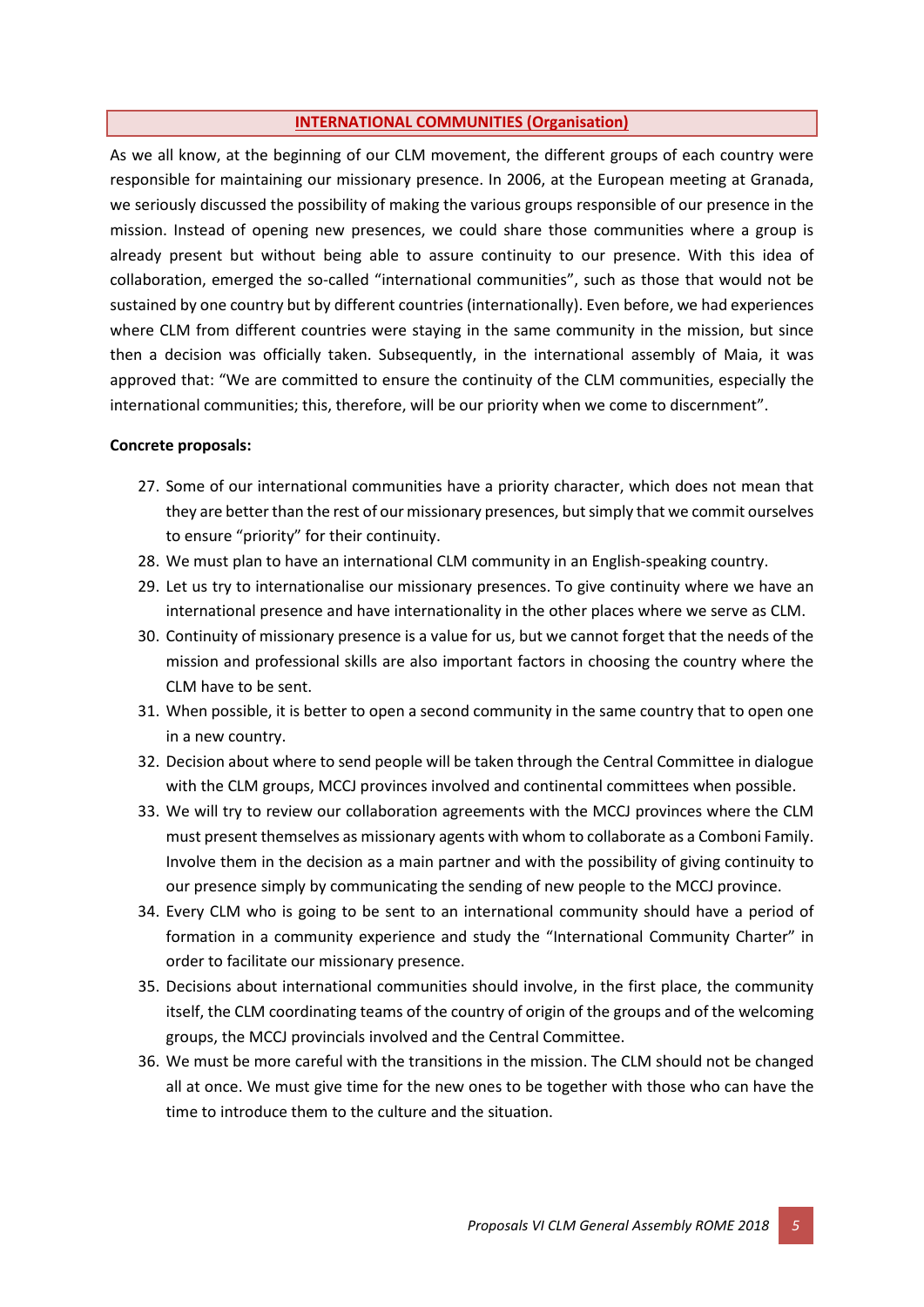## **FINANCIAL SELF-SUFFICIENCY**

Undoubtedly we all agree that financial self-sufficiency is one of our greatest challenges. To reach it the assembly proposes the following:

- 37. We intend to include the financial aspect in our spiritual life, in order to live a life based on Providence. In this context, we ask the groups to include the issue of how we relate to money in our formation programs, placing our solidity and trust in God.
- 38. The International Common Fund is a fundamental means for the CLM movement. Each group should regularly make a free contribution, annually and fixed in each country after a proper financial discernment.
- 39. Knowing that we all belong to the CLM Family, we are called to be responsible to support the group. In this sense, all the CLM must contribute to the local fund of the group. From this fund, the group in turn should contribute to the international common fund, managed by the Central Committee (one can also contribute to it as CLM at individual level). We know the difficulties and the differences between the realities of each country where we are present, but we also believe that everyone has some ways to contribute. Nowadays it is left to the discernment of each group about how everyone can contribute. Each member must assume his/her responsibility for the sustainability of the movement. It can be done with money contributions, but also with goods or work. For example, a group may choose to till a field and to sell the produce to generate funds. One may help with the seeds, others by making an area available, others through labour, others with the negotiation process or with the transport. Another possibility would be to send handicrafts from one country to another (for example, through missionaries who travel abroad) and, in accordance with the groups, share the outcomes of the selling. Every country should gather information and try to create an association or other type of juridical and/or ecclesial structure to get external financing according to each country's circumstances.
- 40. Do not wait until the end of the year to make your contributions and to inform the treasurer of the Central Committee.
- 41. The treasurer of the Central Committee will send the annual budget and the annual expenditure report to the different countries. Transparency is very important and encourages the increase in contributions.
- 42. We must be co-responsible for the missions. We invite countries with more possibilities to help the CLM of other countries, as we are one single movement.
- 43. Continental financial support may be made through the international fund, with a limit to each continental committee. To carry out some continental activities, the Continental Committee may make a request to the Central Committee for resources from the international fund. The Central Committee will analyse the viability of the financial support for the respective activity and the funds available, and will reply to the request according to the possibilities. The request has to be made at least one month in advance. The person who has made the request and has received the financial support, must send a report on how the money was used for accounting and transparency.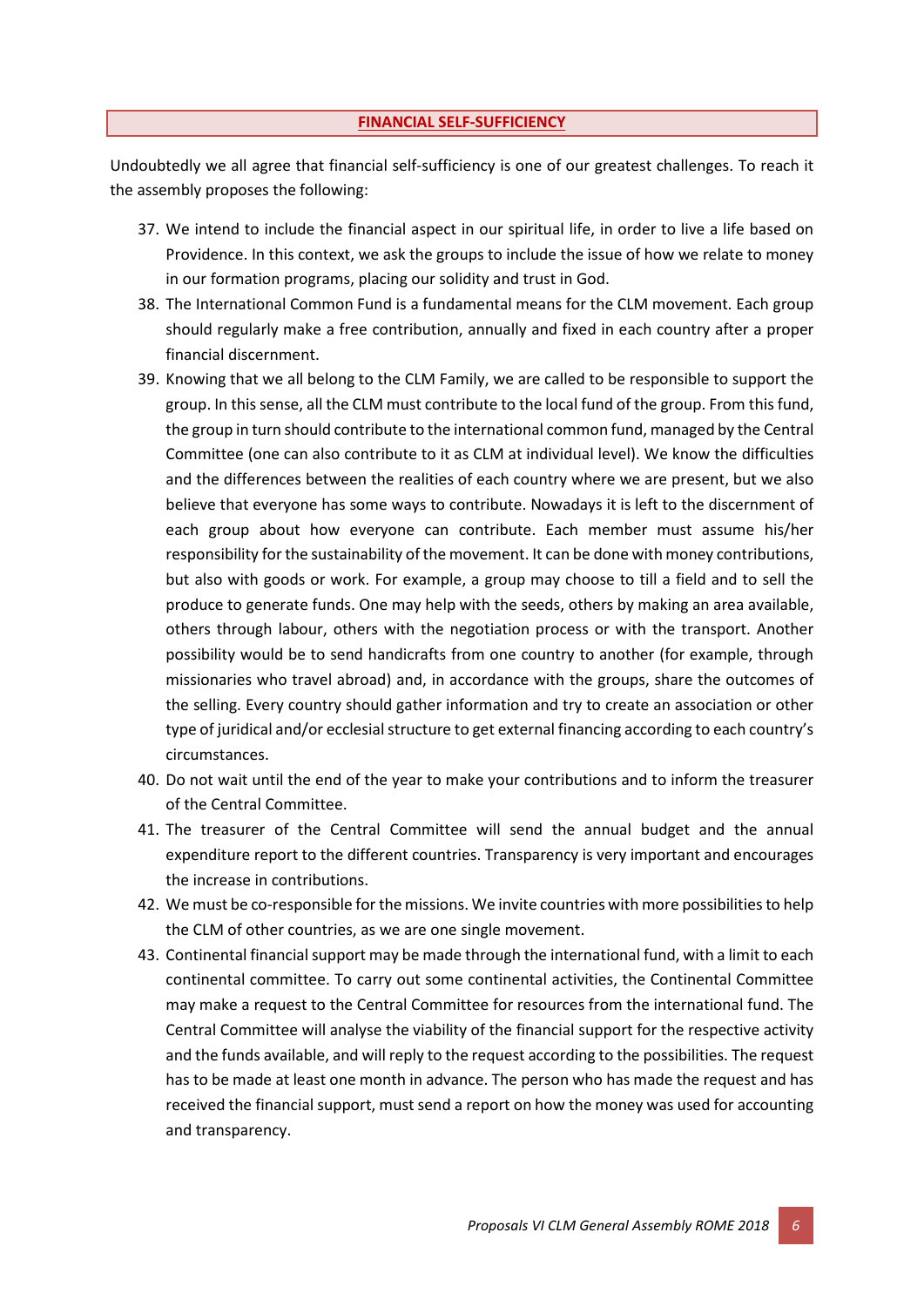44. In the process of our financial self-sufficiency, we also invite the various groups to include in their formation program the economic aspects, such as the development of projects based on the local needs, the search for funds, the keeping of the accounts, etc.

## **THE COMMON CLM FORMATION**

During the assembly we discussed about how formation strengthens our identity and vocation. And how a common formation helps us to recognise ourselves and grow as an international CLM Family.

## **Two general elements emerged:**

- 45. Formation must prepare the candidate for a commitment as a CLM for life.
- 46. We have to prepare a common formation guide and also a common evaluation guide.

# **And also a series of concrete proposals to improve our formation programme:**

- 47. Each candidate in formation must have a CLM to accompany him/her during the process of discernment. If not possible, a MCCJ may accomplish this task. This accompaniment must continue during his/her missionary service and in the first period after his/her return home.
- 48. When possible, we should add to our formation the possibility of a short-term missionary experience.
- 49. Do not hesitate to make use of the help of psychologists and other professional people in the formative programs.
- 50. Practical tools for conflicts resolution should be introduced in our CLM formative programs.
- 51. To dedicate a specific time for formation during our international and continental assemblies.

# **THE SPIRITUALITY OF THE COMBONI LAY MISSIONARIES**

Without material food the body loses strength, without spiritual food the spirit also becomes weak. Our missionary life needs to be constantly fed. A food that we seek personally and in community. Food that we find in the Word, in Prayer, in Meditation, in the Sacraments,... in the Community.

From our assembly we propose the following challenges:

- 52. We have to transform our heart in order to transform the world, because the first evangelisation goes through us (announcement and denunciation). The SPIRITUALITY of the CLM needs to be cultivated and deepened in the context of a journey of unceasing formation in the spirit of Saint Daniel Comboni in the light of the Gospel. It is a personal and community formation, through local and international meetings.
- 53. The centre of the CLM spirituality is to be witnesses. That is why we encourage mission promotion in the churches of our areas (promotion of missionary awareness).
- 54. We have to have fraternal meetings with the CLM at the local level (spiritual retreat) to share in prayer and in the Word.
- 55. The CLM must live their sacramental and spiritual life with coherence.
- 56. We encourage all the CLM to know and pray the prayer of the Comboni Family.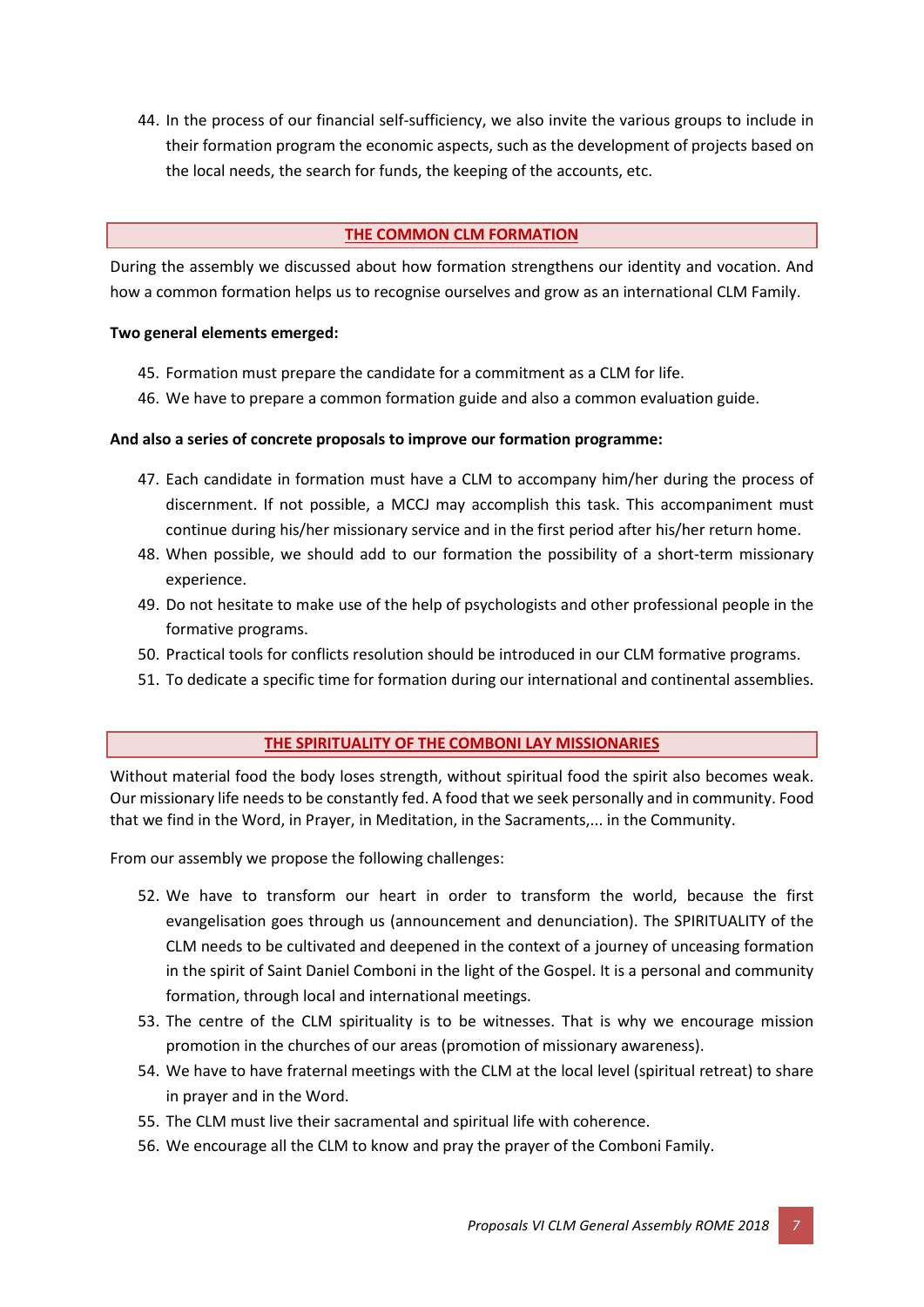Through these commitments, we are called to bond faith with life, to walk and live in history knowing that God and the spirit of Saint Daniel Comboni live with us.

# **LIVING THE COMBONI CHARISM**

We are the bearers of a great treasure, the vocation of Comboni Lay Missionaries scattered throughout the world. And within this call and specific vocation for life, it is necessary to carry out a process of discernment of this vocation; to assume an identity of our own, creating a style of living the Christian faith in a personal encounter with Jesus and guided by the teachings of St. Daniel Comboni; the development of the sense of belonging; and, among other elements, a specific preparation in view of the mission, bearing in mind that each mission, each context has its own characteristics; an unceasing ongoing formation, since we are beings in continuous improvement. Committed to a context of mission promotion and missionary experience, it is imperative that we become aware of the need to consolidate a mature and enlightened laity, capable of contributing to its specific mission. Therefore, we propose:

- 57. To return to the Comboni sources, review its history, documents and teachings of Saint Daniel Comboni;
- 58. To strengthen or encourage the creation of Laity Groups who desire to share the charism called the "Comboni spirituality", "Comboni friends", or similar names, wherever we are present. All based on a work of Formation, Mission Promotion and the Commitment to JPIC. Establishing national networks, encouraging commitment and efforts worldwide, mission beyond our borders…
- 59. To offer a course on Comboni Spirituality of the Comboni Family where lay people can participate (physically or online). Through an in-depth study of the Comboni sources, the course should provide the participants with the experience of being a Comboni member today in their specific life environment and mission. It should also be a time to reflect and to give a new meaning to our Comboni heritage.
- 60. To publicise missionary experiences as Comboni Family.
- 61. Participation in meetings with other lay missionaries strengthens our identity and helps us spread the Comboni charism.
- 62. We need common worldwide ways of identification: CLM Day (Third Sunday of Advent the Sunday of Joy), CLM logo, CLM song, CLM motto, CLM T-shirt... Remembrance of our deceased CLM, trying to identify them in the countries we work.

## **MISSION AD GENTES AND INTER GENTES**

The CLM movement is born to serve the missionary needs of the world. To attend to these needs, to meet people, to leave our own personal, cultural and country boundaries continues to be our priority as CLM. We have to provide a double response from our vocation to the call to leave our own culture: both at personal level (the call received by each one of us) and at the level of CLM group (assuming the responsibility as a group that enables others to go and do so on our behalf), opening the Church to its missionary dimension.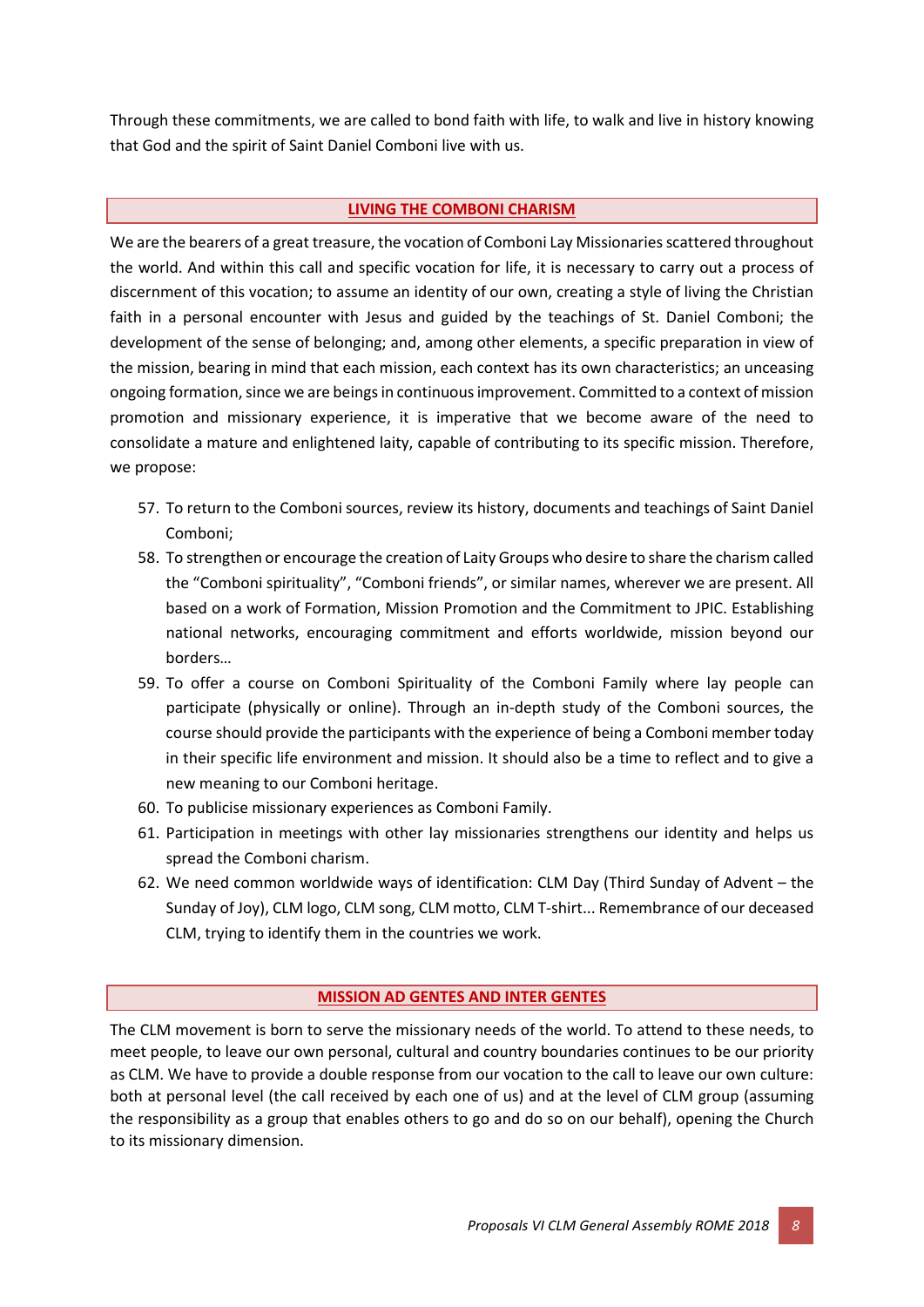We know that the mission cannot be understood only in geographical terms. In a globalised world like the one we live in, we need to respond in a way that transcends these needs. To recognise and commit ourselves as CLM Family in these new realities, found both outside and within our countries, is essential in our service as a missionary movement. Not only acting on the consequences but above all on the causes of an unjust world.

We believe that the missionary exit from one's own culture, language, etc. is a constitutive part of our missionary vocation and a moment of grace for all the CLM. And, like Comboni, we recognise that those who give their lives for the mission and make it the centre of their life, whether leaving or remaining in their country of origin, are an essential part of our CLM Family, having the same rights and duties. By placing the mission at the centre and by placing ourselves all at its service, we will form a great family that will allow us a better missionary service to the poorest and most abandoned of the world in each historical age.

It is this characteristic of serving the mission of God, in the moment and place that the Lord places us at each moment, which should characterise us as CML, and not just the time that we remain outside of our country. This is the vocational proposal that we must make to all those who wish to join our missionary movement, both to those who will leave their home country and to those who in their own country will offer their life for the mission (in the missionary services within their own country, in formation, mission promotion, fund-raising, etc.).

We also encourage our groups to establish missionary communities within their own countries, at the service of different missionary realities, such as attention to indigenous peoples, immigrants, JPIC, pastoral work in areas not sufficiently evangelised, etc.

It is by being all united and assuming the co-responsibility for our common mission that we assume the International CLM Movement.

## **Concrete proposals:**

- 63. The various countries should present ideas and concrete proposals of mission work within their own country at the next continental assemblies. We could share this reflection through our Moodle platform.
- 64. To prepare a general guide for all the countries or provinces where the CLM are present and have candidates to go to the mission ad gentes, in order to facilitate and expedite the procedures between the province sending them and the province receiving them. The countries that have already received or sent CLM could send their contributions to the Central Committee to help them prepare this general guide.
- 65. To sensitise the MCCJ to continue supporting and encouraging the CLM who want to go on an ad gentes mission in countries or provinces that have a Comboni presence.
- 66. Let us grow in our knowledge on Missiology, sharing the reflection as Comboni Family.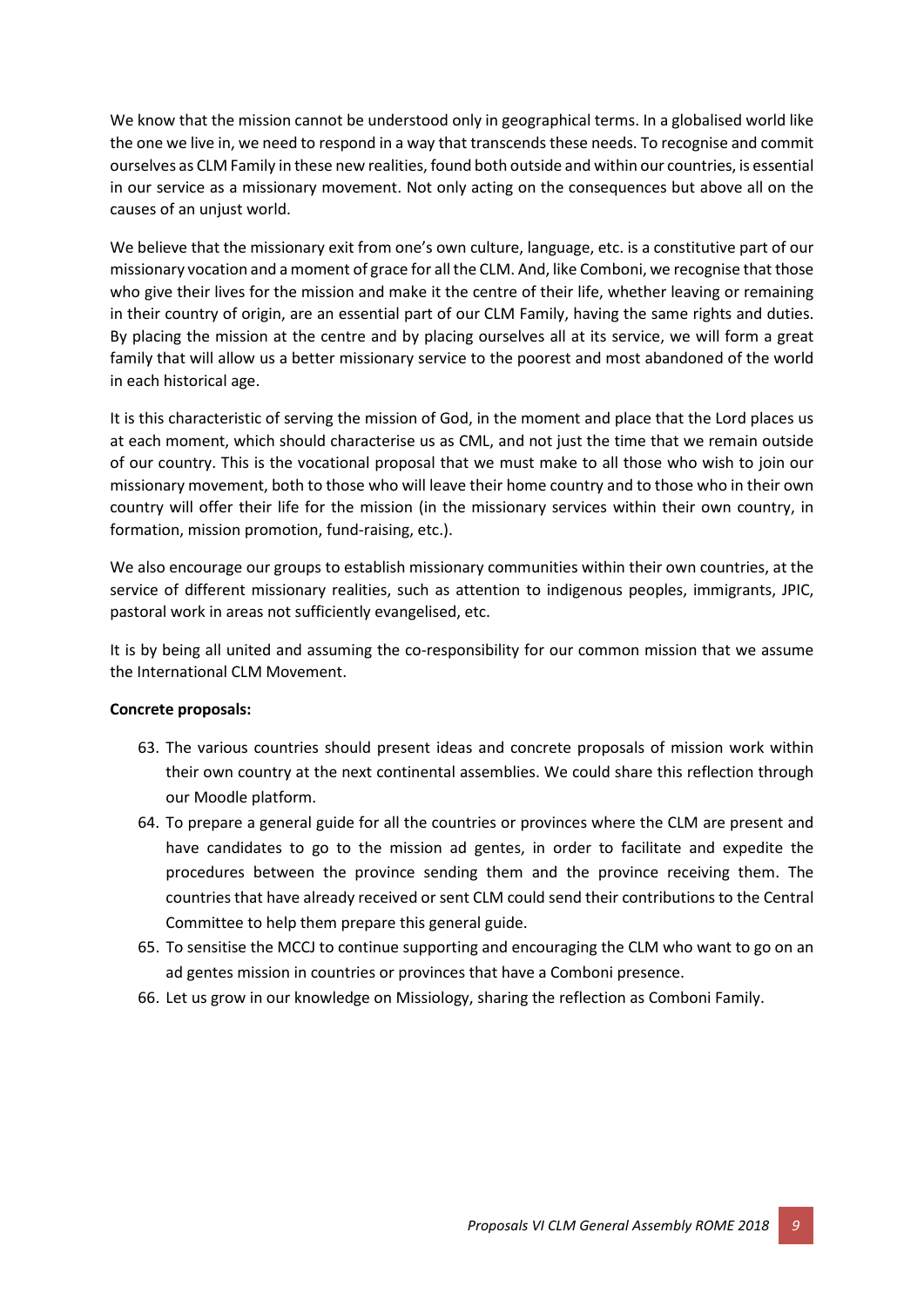## **CLM VOCATION PROMOTION**

The mission needs missionaries who can bring the love of God to the farthest corners and to the most needy people.

We know that the best vocation promotion method is our **life witness**. Therefore, to be present, as lay people, in the ecclesial and social realities of our environment must be an important part of our missionary going out.

We know that it does not depend on us but on the Master of the harvest. But it is in our power to encourage the vocation of those who are called to the mission.

As indicated in the text "CLM Vocation Promotion" of 2015, we encourage you to carry out a **systematic plan of vocation promotion** in our groups. We could begin with this proposal or with other proposals that we can share.

# **Concrete proposals:**

- 67. To share our vocation promotion plans and material through our formation platform.
- 68. To collaborate with other missionary groups in vocation promotion and especially as Comboni Family.
- 69. To pray for vocations. Have patience and learn to wait.
- 70. Vocation promotion should lead to involve young people in our activities.

## **COMMUNICATION**

## **Invitation to personal responsibility**:

What is the use of having so much communication means, if we do not make use of it? Communication is essential for the success of mission and it is the responsibility of all the CLM, as it has been for St. Daniel Comboni.

## **Internal communication**

We propose to have a communication team or a secretary for each country. This is not just someone to publish in the blog or to write articles, but someone who motivates and encourages communication among the CLM of his/her country as an essential part of our being missionaries.

## **We recommend:**

- 71. To give more importance in the training in communication.
- 72. To renew the list of volunteer translators (each country should designate people) and then share the translations with other countries.
- 73. To improve the work in the network with the CLM of the international communities, the continental committees, the Central Committee and the Comboni Family.
- 74. To facilitate the integration of new CLM in the local CLM groups, we must strengthen communications and networking between the sending group and the receiving group, the Central Committee, the Continental Committees and the MCCJ provincials.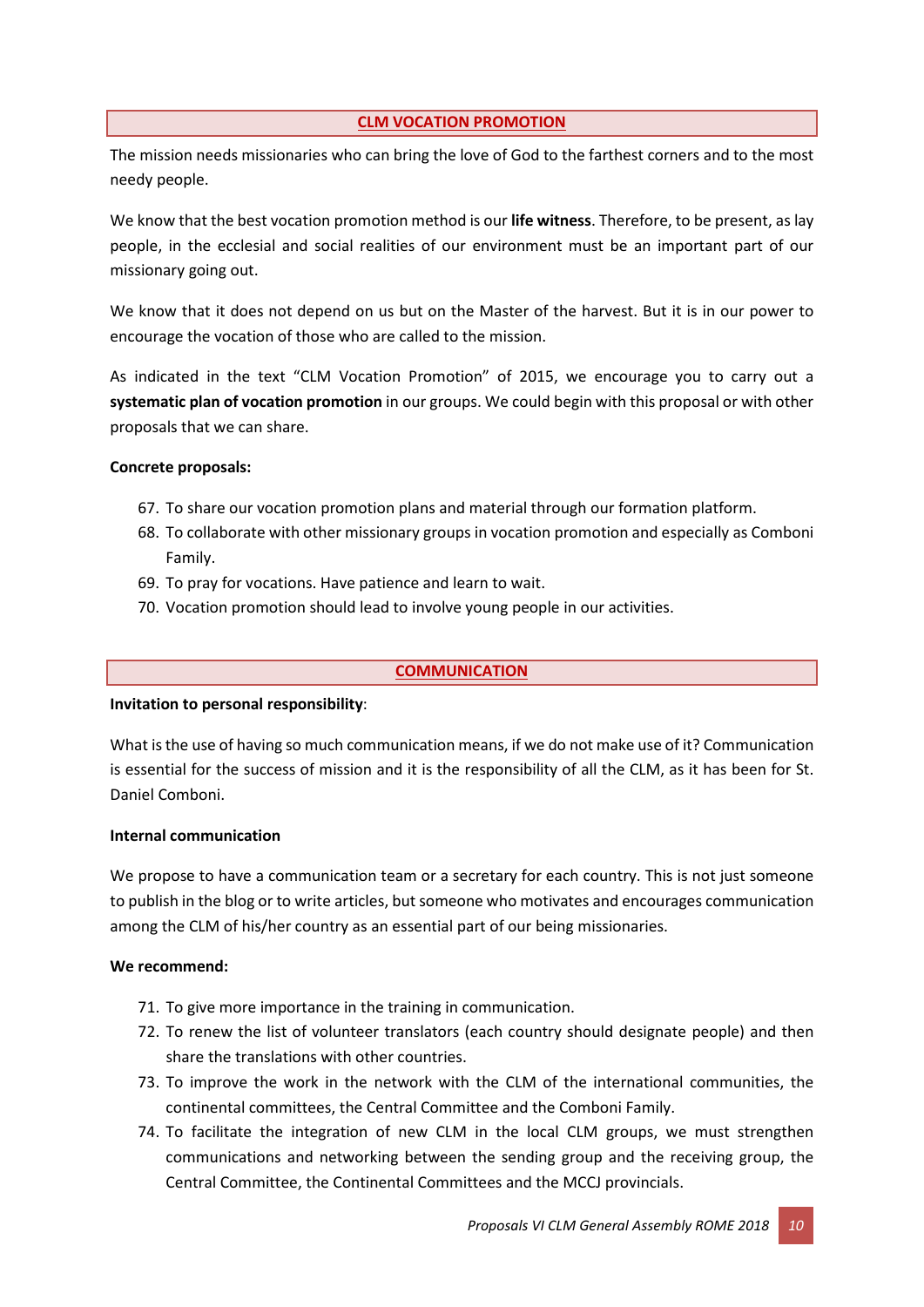- 75. To regularly share news and/or documents of the local coordinating team with the Continental and Central Committees.
- 76. To implement blogs at local, national and international level and empower the networking with social institutions, families, etc. To share the local wealth of information by having each group send an article to the international blog every two months.
- 77. To filter and publicise communication in a more articulate way; to search for new forms of communication. It is important to send the minutes and the conclusions of your meetings, which can be accompanied by summaries, videos, or key ideas. People sometimes get tired of long pages.
- 78. To check for available communication means in every country and to provide standardised information (making sure that everybody receives all that is published).
- 79. To subscribe to the local and international blogs; updating other current communication tools such as Facebook pages, newsletters and so on.
- 80. To create new means, such as an App (to upload photos and other material), e-cloud, Instagram, Twitter, etc. So that the documents that appear on the website are linked and show links to news blogs. In addition, a daily thought or phrase of Comboni... Keeping information in the mobile today is fundamental. According to our possibilities we will work on all this, aware that it will require a lot of work.
- 81. To prepare a guideline on communication to be used by the CLM to answer questions about communication procedure, its structure, the dates when the reports and any topic relating to communication must be done.

# **External communication**

- 82. To publicise our being CLM and the realities of mission life through the social media, in order to help mission and vocation promotion. We recognise the importance of social networks but we also remind you of the new data protection laws.
- 83. To print information material to make it available to people who have no access to internet, so that they too may know us.
- 84. To create / improve a mailing list of contacts belonging to the fields of journalism, culture, dioceses, NGOs and other associations in order to reach larger areas of our contemporary society;
- 85. To collaborate with the Comboni missionary media in each country so that we may let our voice be heard and also be in touch with the local media beyond the Comboni Family.
- 86. On extraordinary occasions (international meetings, etc.) to organise press conferences with local key-speakers from the fields of politics, dioceses, etc. If this is not possible, at least to send press releases to local journalists and bloggers for publication in local media.

# **JUSTICE, PEACE AND THE INTEGRITY OF CREATION**

In a world where there are still many injustices, inequalities and violence, we are inspired by the encyclical "Laudato Si" of Pope Francis and by our own Comboni charism in the commitment to Justice, Peace and the Integrity of Creation as one of the signs of the times of mission today.